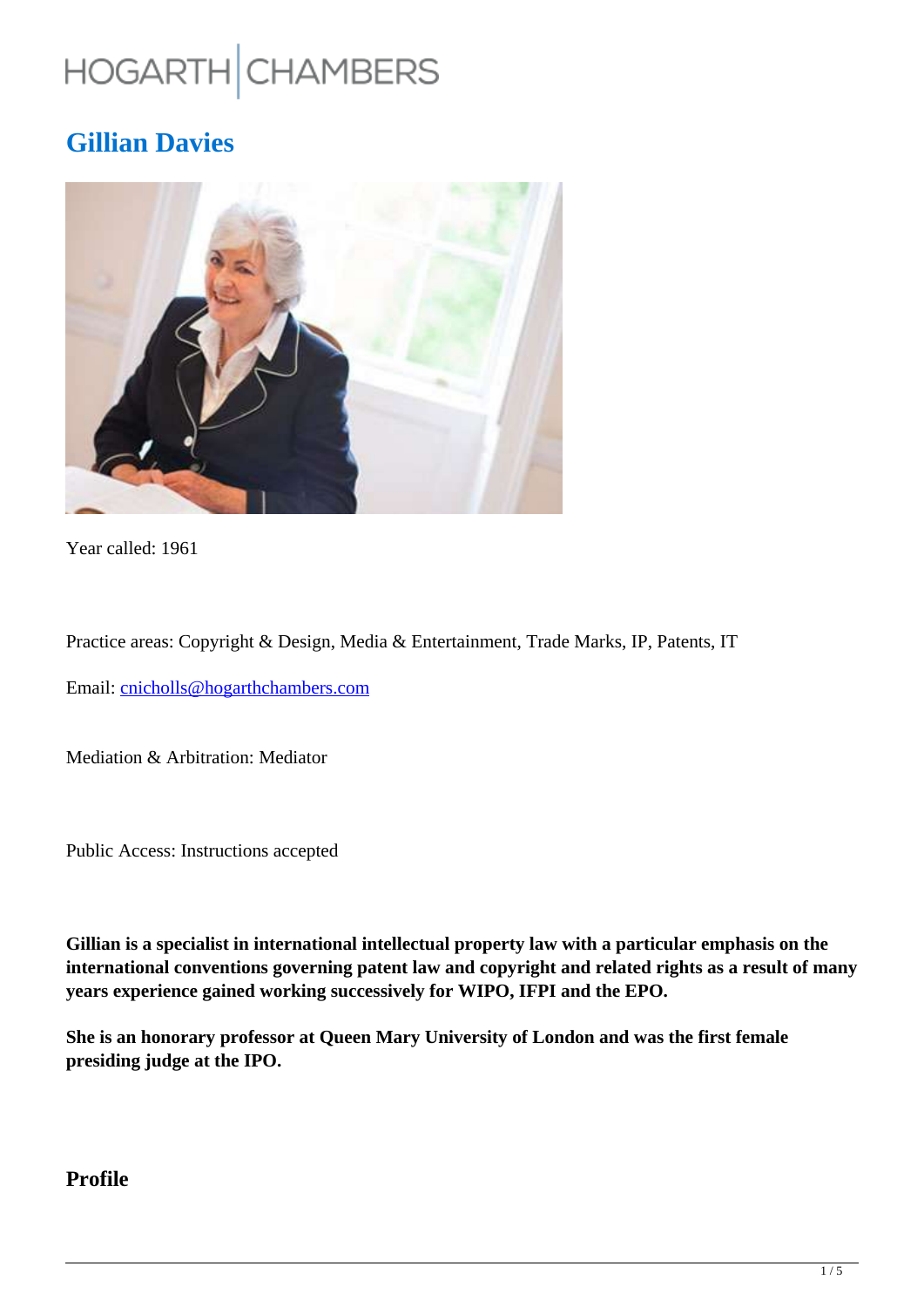Gillian Davies is a former Chairman of a technical board of appeal and permanent member of the Enlarged Board of Appeal at the European Patent Office (EPO); consequently she has wide experience of the substantive law and procedure under the European Patent Convention (EPC).

She is a specialist in international intellectual property law with a particular emphasis on the international conventions governing patent law and copyright and related rights as a result of many years' experience gained working for WIPO, Geneva, the International Federation of the Phonographic Industry (IFPI), London, and the European Patent Office (EPO), (Munich). Her expertise extends also to EU legislation on patents, copyright and related rights.

Gillian's practice concentrates on European and international advice on patent and copyright matters. She advises Blue-Chip companies from the UK and all over the world, in particular, from EU Member States, Canada and the USA. She also acts as mediator in IP cases. Gillian is in demand as a speaker at international and UK conferences on IP and is a Professor of International Copyright Law at the Centre for Commercial Law Studies, Queen Mary, University of London.

Gillian is a senior co-editor of the 14th (1999), 15th (2005), 16th (2010) and 17th (2016) editions of Copinger and Skone James on Copyright, as well as the author of several monographs on various aspects of copyright and related rights, including Copyright and the Public Interest, the second edition of which was published by Sweet and Maxwell in 2002 (reprinted 2013); a third edition is due to be published in 2020. She is also co-author with Kevin Garnett Q.C of 'Moral Rights' published by Sweet and Maxwell in 2010 [second edition 2016]

For an up-to-date bibliography of books and articles see Gillian's publications list.

Gillian is an honorary professor at Queen Mary University of London, she was the first female presiding judge at the IPO and is regarded in Who's Who Legal 2015.

Fluent in French, German, Spanish and some Portuguese.

#### **Career**

Gillian joined Hogarth Chambers in 2005, following her retirement from the European Patent Office (EPO) in Munich where she was a legally qualified member of the boards of appeal from 1991 to 2005. She was appointed to the Enlarged Board of Appeal in 1996 and Chairman of a Technical Board of Appeal working in the field of physics in 1997.

Before joining the EPO, Gillian was Associate Director General and Chief Legal Adviser of the International Federation of the Phonographic Industry (IFPI), based in London.

At the EMEA 2020 Awards, Gillian was awarded the Lifetime Achievement Award for copyright and related rights.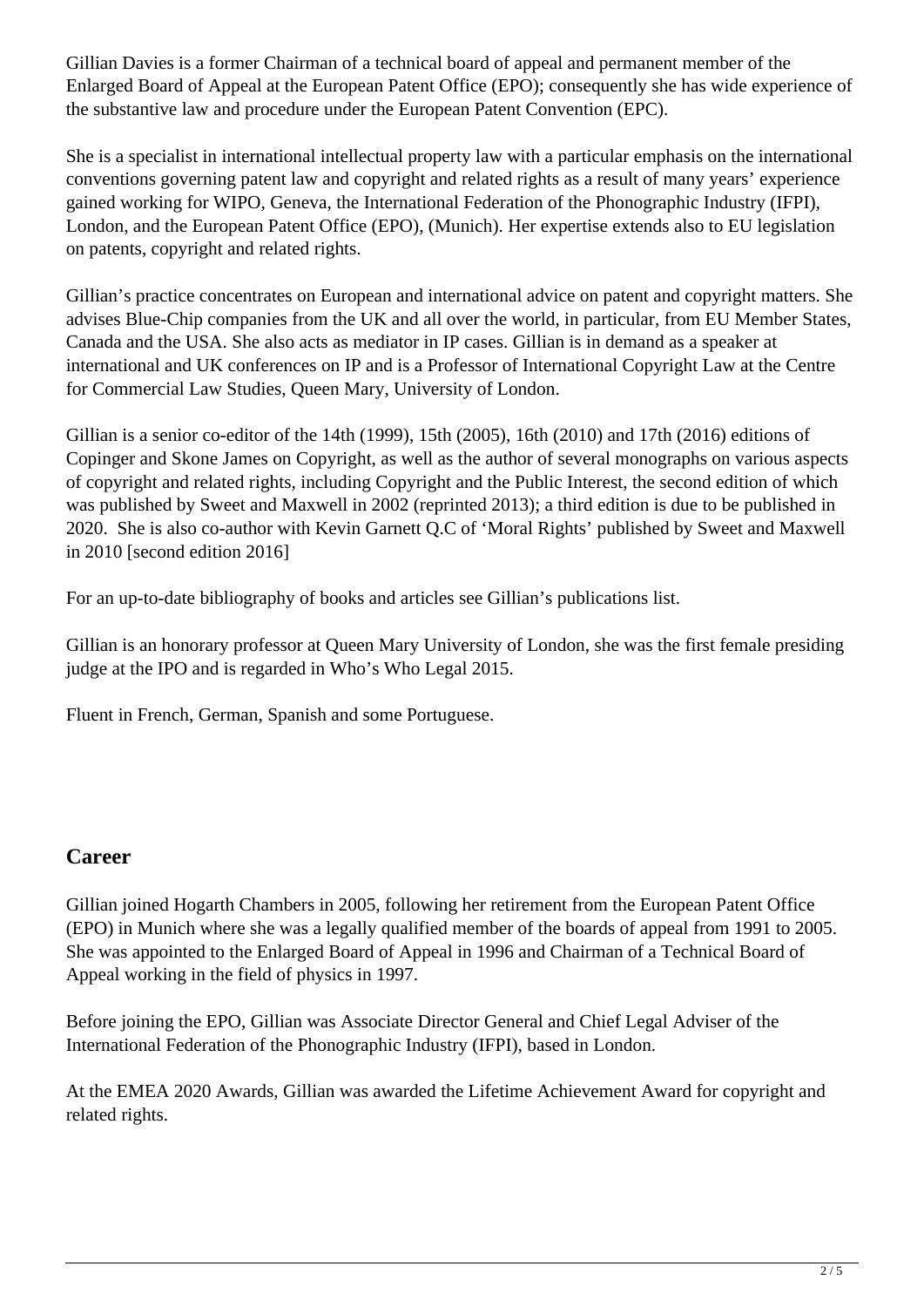#### **Cases**

2021 – Advised the British Phonographic industry (BPI) on streaming in International law and set the standard for the music industry going forward.

### **Membership**

Deputy Lieutenant of the Preserved County of Gwynedd and Past Master of the Worshipful Livery Company of Wales. (Past Master 2017/18.)

Council Member, Bangor University, 2014-2019

Advisory Board, Centre for International Law, Bangor University

The International Literary and Artistic Association (ALAI), Member Executive Committee, 2006 – 2017

The International Association for the Advancement of Teaching and Research in Intellectual Property (ATRIP)

The Association of Members of the Boards of Appeal of the EPO (AMBA)

The British Literary and Artistic Association (BLACA), Member, Executive Committee

The Intellectual Property Bar Association

## **Qualifications and Regulations**

#### **Qualifications**

Ph.D, University of Wales, Aberystwyth, 1997 Professor of International and EU Intellectual Property Law, Centre for Commercial Law Studies, Queen Mary, University of London. Member, WIPO List of Neutrals, WIPO Arbitration and Mediation Centre

Accredited Mediator through ADR Chambers

#### **Regulation**

Gillian is a self-employed, independent barrister whose practice is governed by the Code of Conduct of the Bar of England and Wales. She is registered with the Bar Standards Board of England and Wales (Bar Ref: 11890).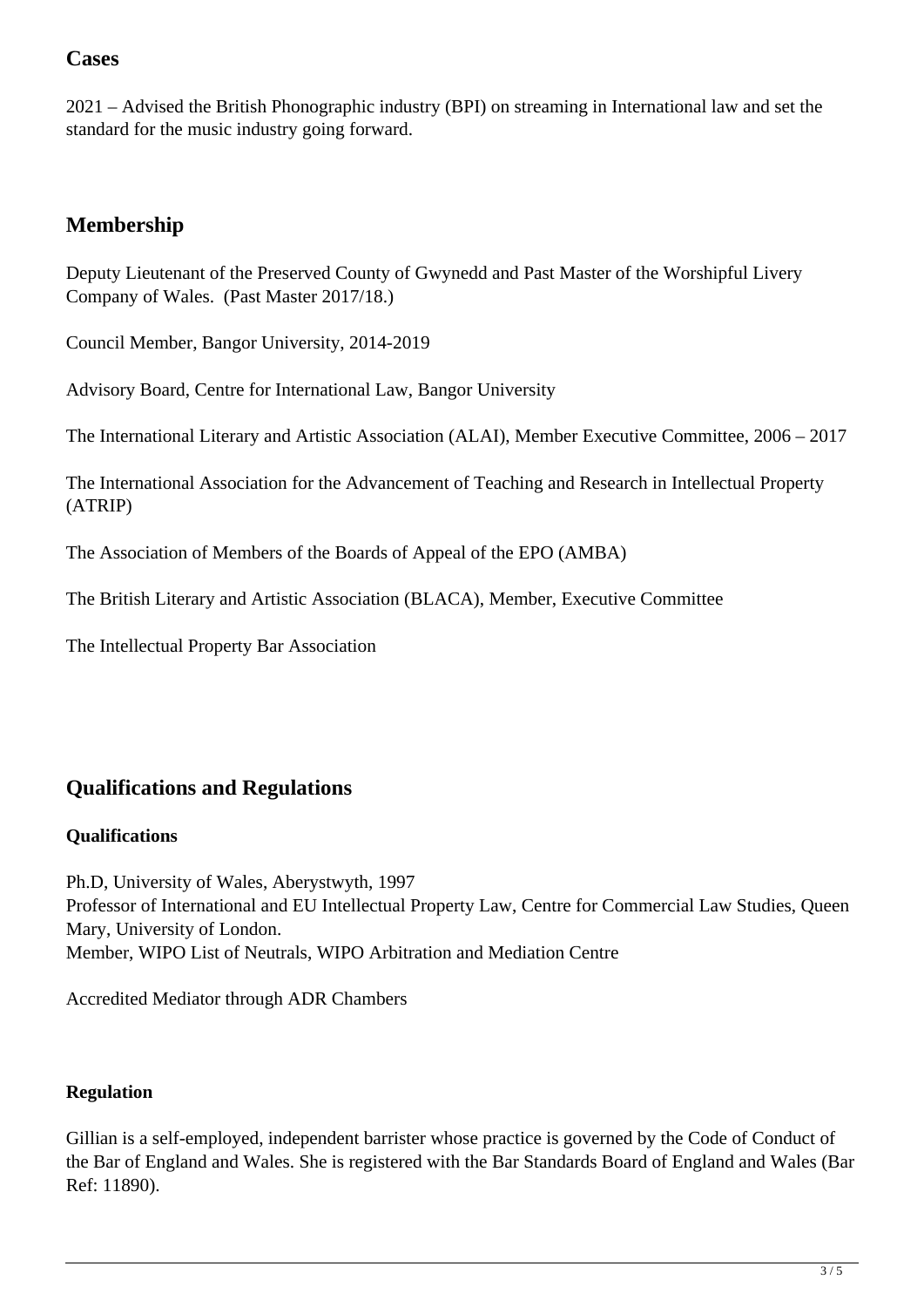She has professional indemnity insurance provided by the Bar Mutual Indemnity Fund (BMIF Ref: 2190/053). Please refer to the BMIF website for full details of the world-wide cover provided and the BMIF's contact details.

#### **Publications**

**Books**

#### **As Sole Author – Gillian Davies**

Copyright and The Public Interest (1993) (second edition 2002; third edition in preparation)

Private Copying of Sound and Audio-Visual Recordings (1984)

Piracy of Phonograms (1980) (second edition 1986)

#### **As Co-Author**

Challenges to Copyright and Related Rights in the European Community by Gillian Davies and Hans Hugo von Rauscher auf Weeg (1983)

Music and Video Private Copying – An International Survey of the Problem and the Law by Gillian Davies and Michele Hung (1993)

Moral Rights by Gillian Davies and Kevin Garnett Q.C. First Edition (2010), Second Edition (2016)

Copinger and Skone James on Copyright (15th, 16th & 17th Edition and Supplements)

Clerk and Lindsell on Torts (Ch.25 19th, 20th & 21st Editions)

#### **Published Lectures, Studies and Articles**

Author of many studies and lectures published under the auspices of inter alia WIPO, EC Commission, Council of Europe, ILO, Unesco, European Patent Office. Regular contributor of chapters on aspects of copyright and patent law to books and of articles to journals and periodicals concerned with the field of intellectual property.

See here for full list

#### **Human Interest**